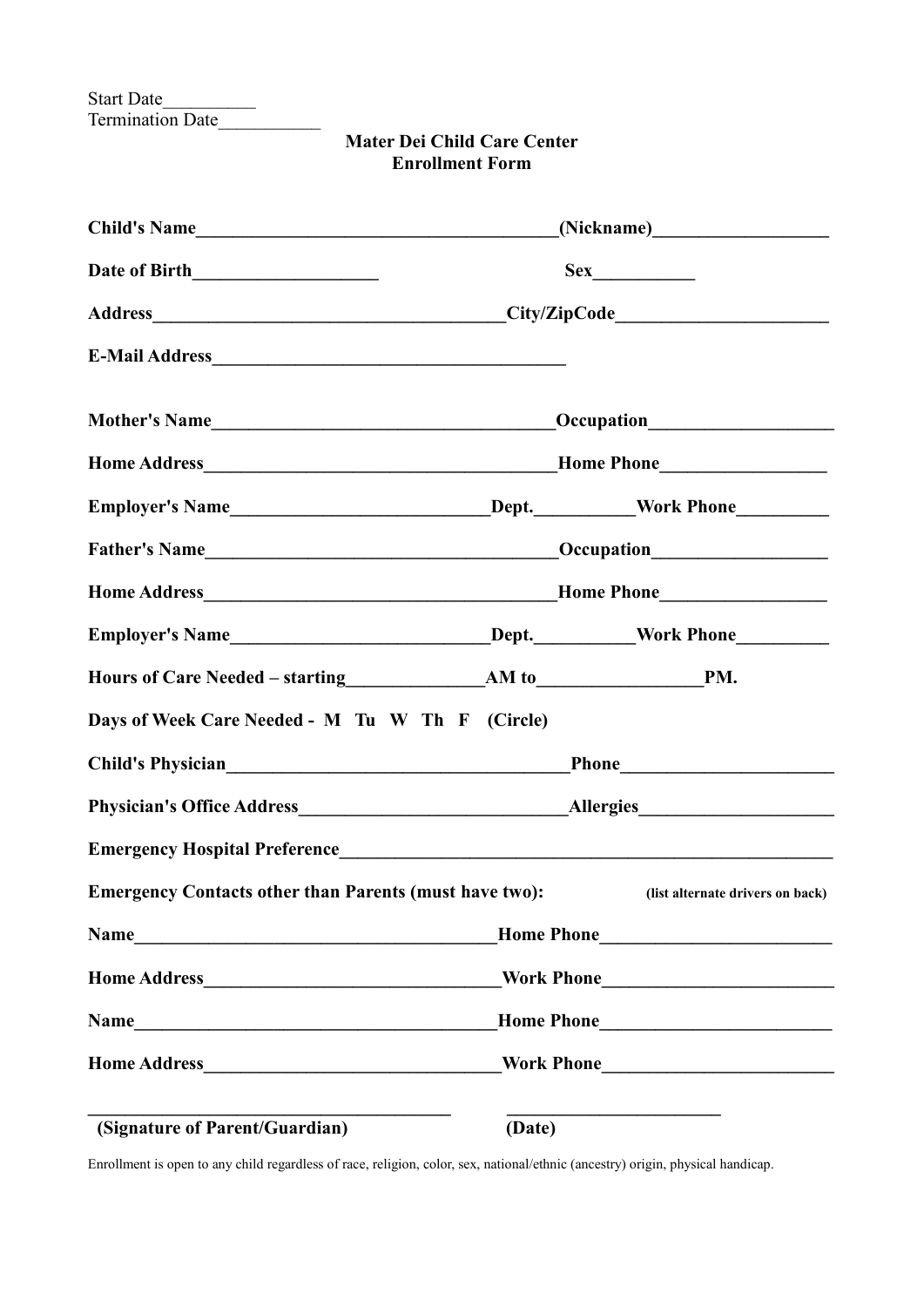## **Mater Dei Child Care Center Parents' Financial Agreement/Internet Banking Agreement**

|                                                                                                                                                                                                                                                              |      |                                                                                                                                                                                                                                                                         | Phone (Home)                                                                                                                                                                                                                                                                                                                                                                                                                         |
|--------------------------------------------------------------------------------------------------------------------------------------------------------------------------------------------------------------------------------------------------------------|------|-------------------------------------------------------------------------------------------------------------------------------------------------------------------------------------------------------------------------------------------------------------------------|--------------------------------------------------------------------------------------------------------------------------------------------------------------------------------------------------------------------------------------------------------------------------------------------------------------------------------------------------------------------------------------------------------------------------------------|
|                                                                                                                                                                                                                                                              |      |                                                                                                                                                                                                                                                                         |                                                                                                                                                                                                                                                                                                                                                                                                                                      |
|                                                                                                                                                                                                                                                              |      |                                                                                                                                                                                                                                                                         |                                                                                                                                                                                                                                                                                                                                                                                                                                      |
|                                                                                                                                                                                                                                                              |      |                                                                                                                                                                                                                                                                         |                                                                                                                                                                                                                                                                                                                                                                                                                                      |
| <b>Child's Name</b>                                                                                                                                                                                                                                          |      |                                                                                                                                                                                                                                                                         | <b>Age Group</b>                                                                                                                                                                                                                                                                                                                                                                                                                     |
| <b>Mater Dei Child Care Center's Tuition Rates:</b><br>Age Group Weekly Bi-weekly                                                                                                                                                                            |      |                                                                                                                                                                                                                                                                         |                                                                                                                                                                                                                                                                                                                                                                                                                                      |
| Toddlers 175                                                                                                                                                                                                                                                 | 350  |                                                                                                                                                                                                                                                                         |                                                                                                                                                                                                                                                                                                                                                                                                                                      |
| Pre School 155<br>Drop-in Care 50 daily if space available Late Fee \$10 weekly/ by 6PM, Tuesday                                                                                                                                                             | 310  |                                                                                                                                                                                                                                                                         |                                                                                                                                                                                                                                                                                                                                                                                                                                      |
| School Day Out/school aged children \$30 all day/\$15 half day                                                                                                                                                                                               |      |                                                                                                                                                                                                                                                                         |                                                                                                                                                                                                                                                                                                                                                                                                                                      |
| I (we) hereby authorize Mater Dei Parish hereinafter called Company to initiate debit entries to my or our<br>Tuesdays. Attach a voided check if new to center or if account has changed.<br>full tuition. You are responsible for paying remaining balance. |      | I agree to pay \$__________weekly or bi-weekly (circle one)<br>Yearly registration fee of \$50 per child is due on August 1st.<br>All rates subject to change. Hours of operation: 6:30AM – 6:00PM<br>Two week written notice is required if withdrawing from services. | Vacation Bible School - Ages 3 up to 12 attend in June. Extra fee is \$40/currently.<br>() checking or () savings account indicated below at the depository institution named below. Hereinafter called<br>Depository and to debit the same to such account. Debits from account will be made weekly or bi-weekly on<br>If you are receiving funding from DCF or another agency for care, be aware that the fund might not cover the |
| <b>Depository</b>                                                                                                                                                                                                                                            |      |                                                                                                                                                                                                                                                                         |                                                                                                                                                                                                                                                                                                                                                                                                                                      |
| Routing $\#\underline{\hspace{2cm}}$ $\qquad \qquad$ Account $\#\underline{\hspace{2cm}}$                                                                                                                                                                    |      |                                                                                                                                                                                                                                                                         |                                                                                                                                                                                                                                                                                                                                                                                                                                      |
|                                                                                                                                                                                                                                                              |      |                                                                                                                                                                                                                                                                         | This authorization is to remain in full force and effect until Company has received WRITTEN NOTICE from me<br>to terminate in such time and manner as to afford Company and Depository a reasonable opportunity to act on it.                                                                                                                                                                                                        |
|                                                                                                                                                                                                                                                              |      |                                                                                                                                                                                                                                                                         |                                                                                                                                                                                                                                                                                                                                                                                                                                      |
| <b>Parent's Signature</b><br>Provider's Signature                                                                                                                                                                                                            | Date |                                                                                                                                                                                                                                                                         | Spouse's Signature required for joint account                                                                                                                                                                                                                                                                                                                                                                                        |